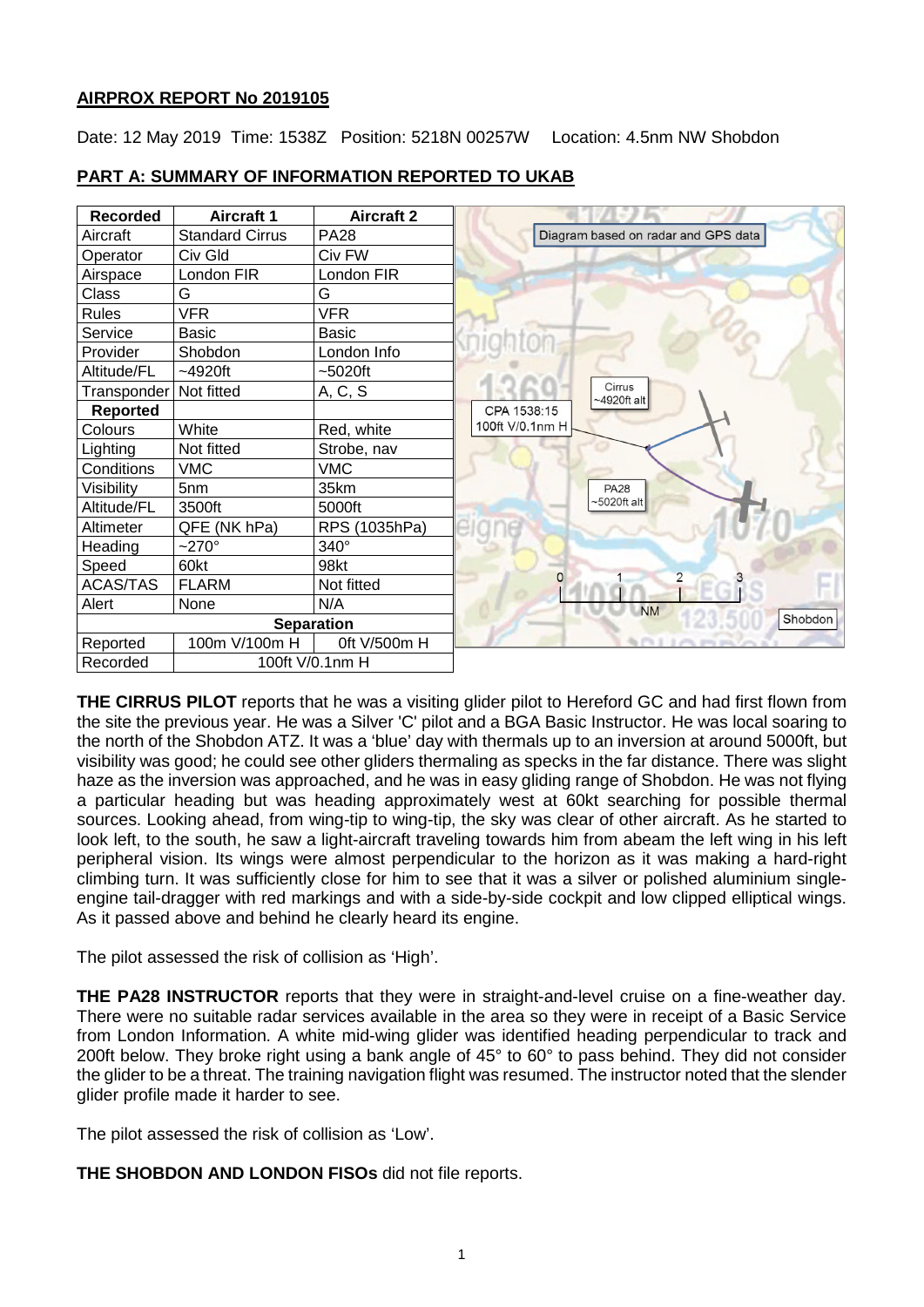## **Factual Background**

The weather at Shobdon was recorded as follows:

METAR EGPH 121020Z 05006KT 010V080 CAVOK 11/06 Q1035=

### **Analysis and Investigation**

#### **UKAB Secretariat**

Analysis of radar replay and GPS log file showed that the Cirrus and PA28 were in proximity at about the reported position, date and time specified in the Cirrus pilot's Airprox report. However, there were no tracks of tail-dragger aircraft in the vicinity at the time of the Airprox. Given the similarities between the Cirrus and PA28 pilots' descriptions of the event, it seemed possible that the Cirrus pilot had been mistaken about the other aircraft being a tail-dragger, and so the analysis was conducted on the basis that the PA28 was the aircraft in question.

The ASK21 and PA28 pilots shared an equal responsibility for collision avoidance and not to operate in such proximity to other aircraft as to create a collision hazard<sup>[1](#page-1-0)</sup>. If the incident geometry is considered as converging then the PA[2](#page-1-1)8 pilot was required to give way to the Cirrus glider<sup>2</sup>. If the incident geometry is considered as overtaking then the Cirrus glider pilot had right of way and the PA28 pilot was required to keep out of the way of the other aircraft by altering course to the right<sup>[3](#page-1-2)</sup>.

## **Summary**

An Airprox was reported when a Standard Cirrus and probably a PA28 flew into proximity at 1538Z on Sunday 12<sup>th</sup> May 2019, 4.5nm northwest of Shobdon airfield. Both pilots were operating under VFR in VMC in receipt of a Basic Service: the Standard Cirrus pilot from Shobdon; and the PA28 pilot from London Information.

## **PART B: SUMMARY OF THE BOARD'S DISCUSSIONS**

Information available consisted of reports from both pilots, radar photographs/video recordings, reports from the air traffic controllers involved and reports from the appropriate operating authorities. Relevant contributory factors mentioned during the Board's discussions are highlighted within the text in bold, with the numbers referring to the Contributory Factors table displayed in Part C.

The Board first discussed whether the correct powered-aircraft had been identified. The Cirrus pilot had described the other aircraft as '… a silver or polished aluminium single-engine tail-dragger with red markings and with a side-by-side cockpit and low clipped elliptical wings.'. Members questioned whether a nosewheel PA28 with rectangular wing plan-form could be perceived as a clipped elliptical wing tail-dragger. The Board was informed by the UKAB Secretariat that radar replay and the glider pilot's GPS log file indicated that the two aircraft had come into proximity to the degree stated and that this had occurred on that date 8 mins after the 'approximate time' reported. No other primary or secondary radar tracks were seen in proximity with the Cirrus. Consequently, the Board agreed that this PA28 was in all probability the subject aircraft and that the Cirrus pilot had likely mis-perceived the aircraft's configuration in the heat of the moment.

The PA28 pilot was in receipt of a Basic Service from London Information, which could not have afforded him SA on other traffic (**CF1**, **CF3**), and GA members wondered whether a call to Shobdon or a Traffic Service from Birmingham might have been more useful to him in gaining an understanding of local traffic, not least from other pilots' potential radio transmissions (**CF2**). Members noted that although the Cirrus was fitted with FLARM, it was incompatible with the PA28 transponder (**CF4**)

l

<span id="page-1-0"></span><sup>1</sup> SERA.3205 Proximity.

<span id="page-1-1"></span><sup>2</sup> SERA.3210 Right-of-way (c)(2) Converging.

<span id="page-1-2"></span><sup>3</sup> SERA.3210 Right-of-way (c)(3) Overtaking.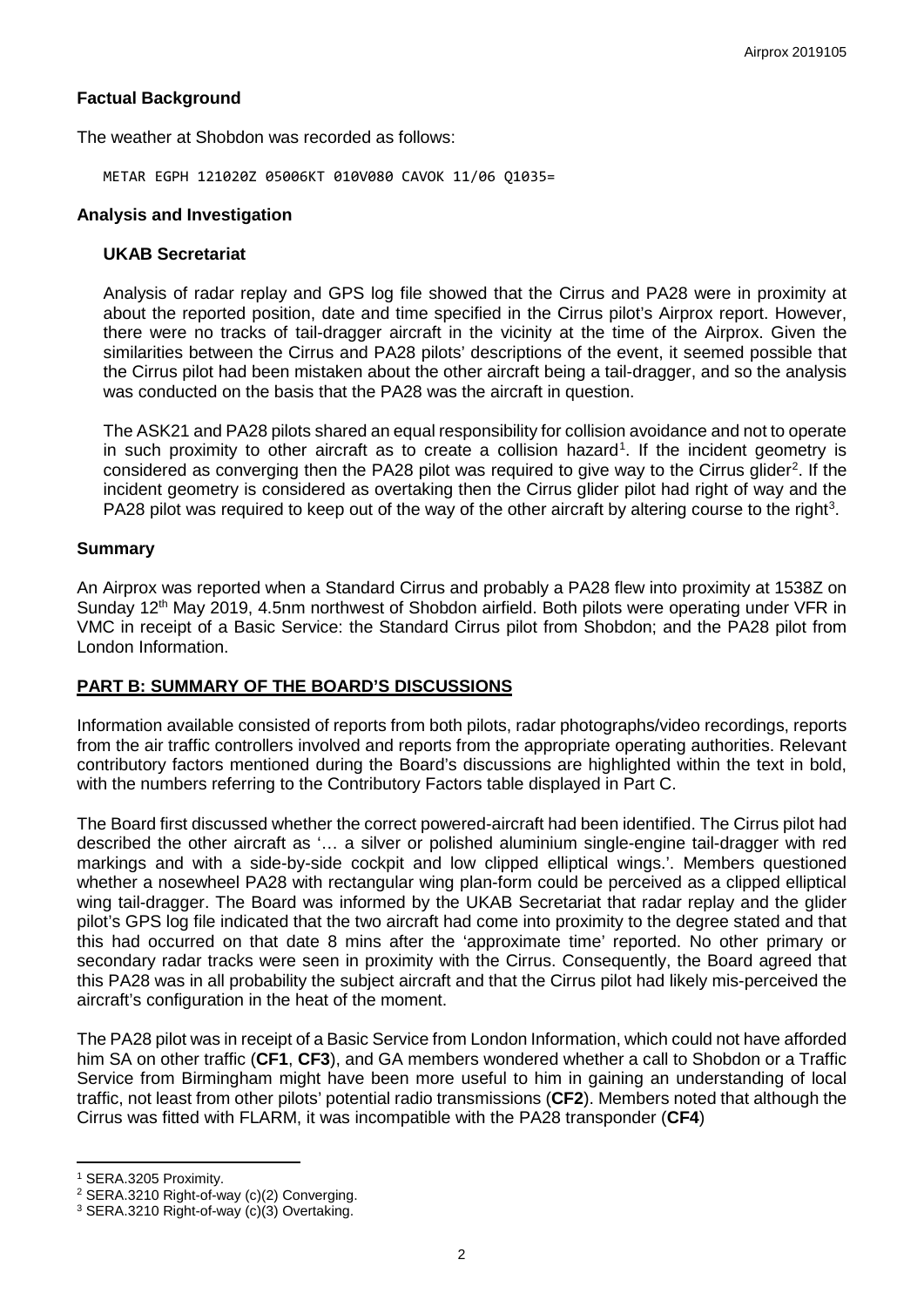Notwithstanding, members noted that both pilots had ultimately seen each other, albeit at a late stage (**CF5**), and the PA28 pilot likely before the Cirrus pilot. The Board then discussed the risk and felt that, although later than desirable, the PA28 pilot had seen the Cirrus in time to take timely and effective avoiding action. Members commented that the assessed risks of collision of 'High' and 'Low' by the respective pilots probably reflected a degree of startle factor on behalf of the Cirrus pilot, which was not uncommon in the assessment of see-and-avoid from 2 different points of view.

# **PART C: ASSESSMENT OF CAUSE AND RISK**

#### Contributory Factors:

|                | 2019105                                                               |                                            |                                                                     |  |  |  |  |  |  |  |
|----------------|-----------------------------------------------------------------------|--------------------------------------------|---------------------------------------------------------------------|--|--|--|--|--|--|--|
| CF.            | Factor                                                                | <b>Description</b>                         | <b>Amplification</b>                                                |  |  |  |  |  |  |  |
|                | <b>Ground Elements</b>                                                |                                            |                                                                     |  |  |  |  |  |  |  |
|                | • Situational Awareness and Action                                    |                                            |                                                                     |  |  |  |  |  |  |  |
| 1              | Contextual                                                            | • Situational Awareness and Sensory Events | Not required to monitor the aircraft under the agreed<br>service    |  |  |  |  |  |  |  |
|                | <b>Flight Elements</b>                                                |                                            |                                                                     |  |  |  |  |  |  |  |
|                | • Tactical Planning and Execution                                     |                                            |                                                                     |  |  |  |  |  |  |  |
| $\overline{2}$ | <b>Human Factors</b>                                                  | • Communications by Flight Crew with ANS   | Pilot did not communicate with appropriate<br>controlling authority |  |  |  |  |  |  |  |
|                | <b>• Situational Awareness of the Conflicting Aircraft and Action</b> |                                            |                                                                     |  |  |  |  |  |  |  |
| 3              | Contextual                                                            | • Situational Awareness and Sensory Events | Pilot had no, only generic, or late Situational<br>Awareness        |  |  |  |  |  |  |  |
|                | <b>• Electronic Warning System Operation and Compliance</b>           |                                            |                                                                     |  |  |  |  |  |  |  |
| 4              | Technical                                                             | • ACAS/TCAS System Failure                 | Incompatible CWS equipment                                          |  |  |  |  |  |  |  |
|                | • See and Avoid                                                       |                                            |                                                                     |  |  |  |  |  |  |  |
| 5.             | <b>Human Factors</b>                                                  | • Monitoring of Other Aircraft             | Late-sighting by one or both pilots                                 |  |  |  |  |  |  |  |

Degree of Risk: C.

Recommendation: Nil.

Safety Barrier Assessment<sup>[4](#page-2-0)</sup>

In assessing the effectiveness of the safety barriers associated with this incident, the Board concluded that the key factors had been that:

#### **Ground Elements:**

**Situational Awareness of the Confliction and Action** were assessed as **not used** because neither pilot was in receipt of a service that would provide traffic information.

#### **Flight Elements:**

 $\overline{\phantom{a}}$ 

**Situational Awareness of the Conflicting Aircraft and Action** were assessed as **ineffective** because neither pilot was aware of the proximity of the other aircraft until it was seen.

**Electronic Warning System Operation and Compliance** were assessed as **ineffective** because the PA28 was not fitted with a TAS and the Cirrus FLARM could not detect the PA28 transponder.

<span id="page-2-0"></span><sup>4</sup> The UK Airprox Board scheme for assessing the Availability, Functionality and Effectiveness of safety barriers can be found on the [UKAB Website.](http://www.airproxboard.org.uk/Learn-more/Airprox-Barrier-Assessment/)